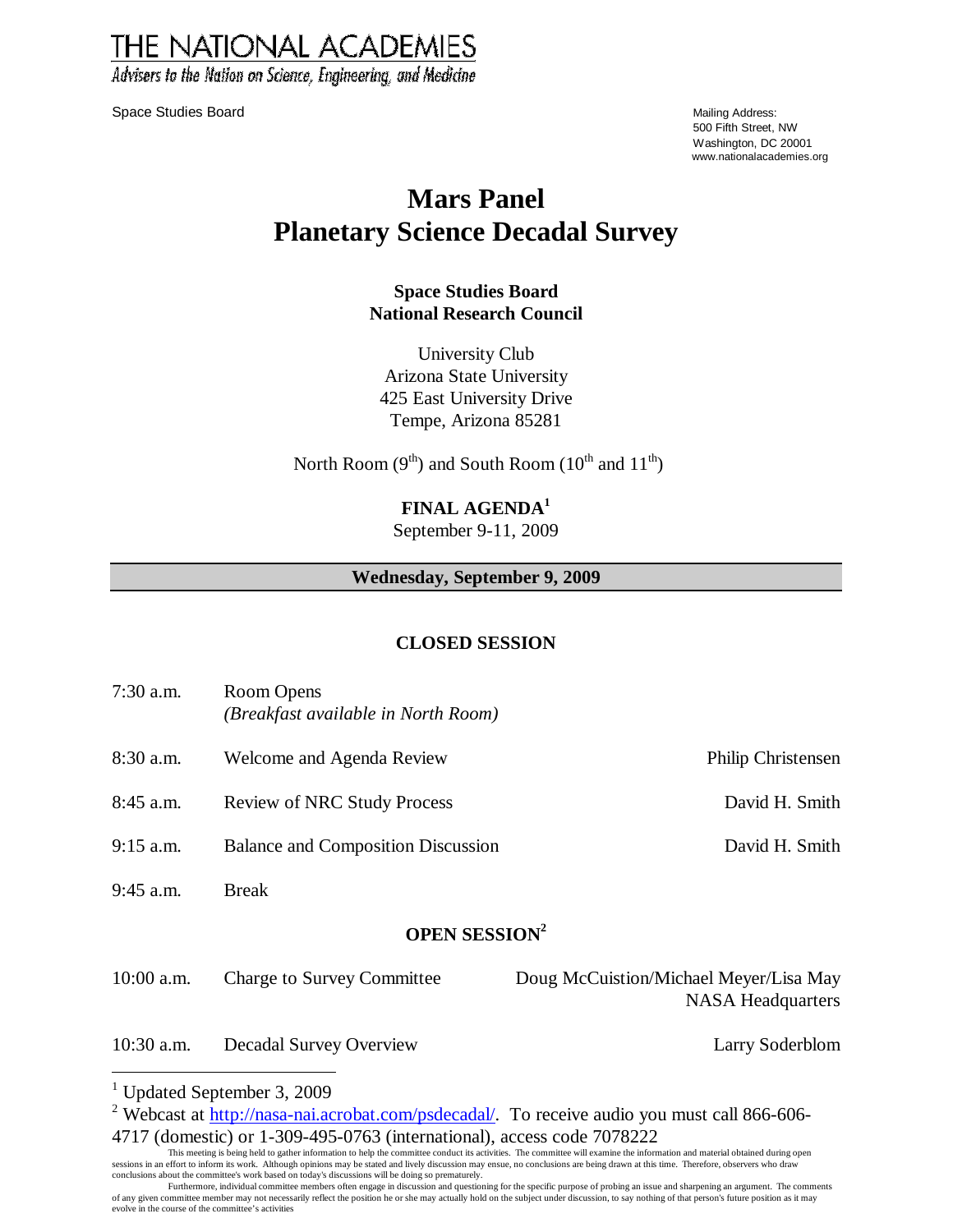| 11:15 a.m.   | Mission Studies/Technical Assistance 1                                                                      | Kim Reh/Robert Moeller/<br>Chet Borden/Keith Warfield<br>Jet Propulsion Laboratory  |  |
|--------------|-------------------------------------------------------------------------------------------------------------|-------------------------------------------------------------------------------------|--|
| $12:00$ p.m. | <b>Committee Discussion</b><br>(Lunch will be served in the North Room, committee discussion will continue) |                                                                                     |  |
| $1:00$ p.m.  | Mission Studies/Technical Assistance 2                                                                      | Robert Gold<br><b>Applied Physics Laboratory</b>                                    |  |
| $1:30$ p.m.  | Mission Studies/Technical Assistance 3                                                                      | Michael J. Amato <sup>3</sup><br>Goddard Space Flight Center                        |  |
| $2:00$ p.m.  | NSF's Support for the Planetary Sciences                                                                    | Vernon Pankonin <sup>4</sup><br><b>National Science Foundation</b>                  |  |
| $2:30$ p.m.  | Mars Science Laboratory Status Report                                                                       | Fuk K. Li<br><b>Jet Propulsion Laboratory</b>                                       |  |
| $3:30$ p.m.  | <b>Break</b>                                                                                                |                                                                                     |  |
| $3:45$ p.m.  | <b>Mars Science Goals</b>                                                                                   | Jeffrey R. Johnson<br><b>U.S. Geological Survey</b>                                 |  |
| 4:30 p.m.    | Discussion of Key Science Goals                                                                             | <b>Members</b><br>(4 minutes and two slides each)                                   |  |
| 5:45 p.m.    | Activities suspended to reconvene at working dinner                                                         |                                                                                     |  |
| $7:00$ p.m.  | Working dinner to discuss presentations at:                                                                 | House of Tricks <sup>3</sup><br>114 East 7th St.<br>Tempe, Az 85281<br>440-968-1114 |  |
| $9:00$ p.m.  | Adjourn for the day                                                                                         |                                                                                     |  |

<sup>&</sup>lt;sup>3</sup><br>
<sup>4</sup> Conference call<br>
<sup>5</sup> Directions at http://www.houseoftricks.com/Directions.html.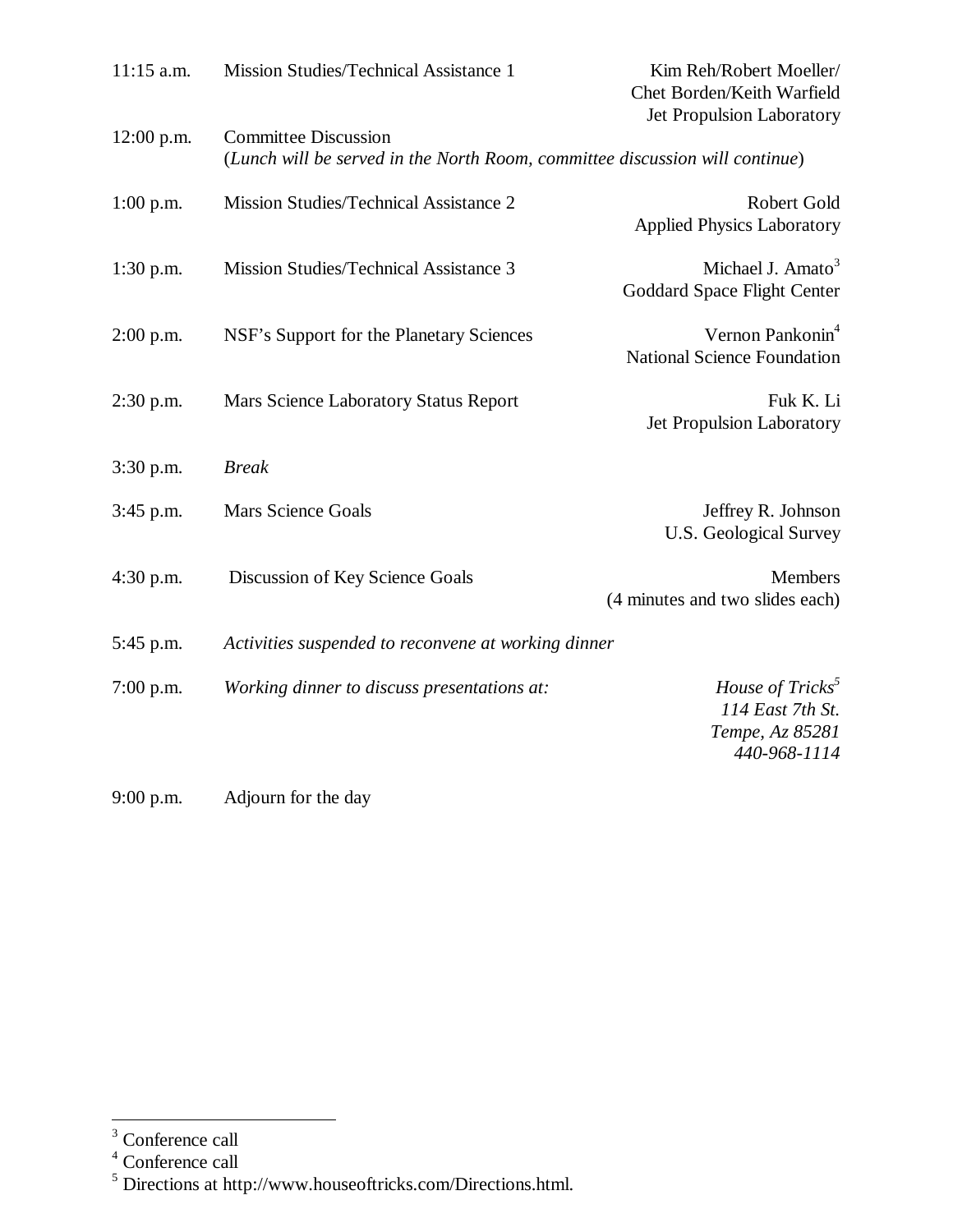## **OPEN SESSION<sup>6</sup>**

| 7:30 a.m.    | Room Opens<br>(Breakfast available in the South Room)                                      |                                                                                      |
|--------------|--------------------------------------------------------------------------------------------|--------------------------------------------------------------------------------------|
| 8:30 a.m.    | Lessons Learned from the 2003 Decadal Survey                                               | Jack Mustard<br><b>Brown University</b>                                              |
| 9:00 a.m.    | <b>Overview of Mars Science Status</b>                                                     | <b>Jack Mustard</b><br><b>Brown University</b>                                       |
| 10:00 a.m.   | <b>Break</b>                                                                               |                                                                                      |
| $10:15$ a.m. | MEPAG's Trace-gas Orbiter SAG                                                              | Michael D. $Smith7$<br>NASA Goddard Space Flight Center                              |
| 11:45 a.m.   | Discussion<br>(Lunch will be served in the South Room, committee discussion will continue) | <b>Committee and Guests</b>                                                          |
| 12:45 p.m.   | MEPAG's Mid-range Rover SAG                                                                | Scott M. McLennan <sup>8</sup><br><b>State University of New York at Stony Brook</b> |
| $2:15$ p.m.  | Past Accomplishments/Future Architecture Studies                                           | <b>Richard Zurek</b><br>Jet Propulsion Laboratory                                    |
| $3:15$ p.m.  | <b>Break</b>                                                                               |                                                                                      |
| $3:30$ p.m.  | The Importance of Samples                                                                  | Meenakshi Wadhwa<br>Arizona State University                                         |
| 4:15 p.m.    | <b>ExoMars Status Report</b>                                                               | Jorge Vago<br><b>European Space Agency</b>                                           |
| $5:15$ p.m.  | <b>General Discussion</b>                                                                  | <b>Committee and Guests</b>                                                          |
| $6:00$ p.m.  | Adjourn                                                                                    |                                                                                      |

Webcast at http://nasa-nai.acrobat.com/psdecadal/. To receive audio you must call 866-606-

<sup>4717 (</sup>domestic) or 1-309-495-0763 (international), access code 7078222  $^7$  Conference call

<sup>8</sup> Conference call